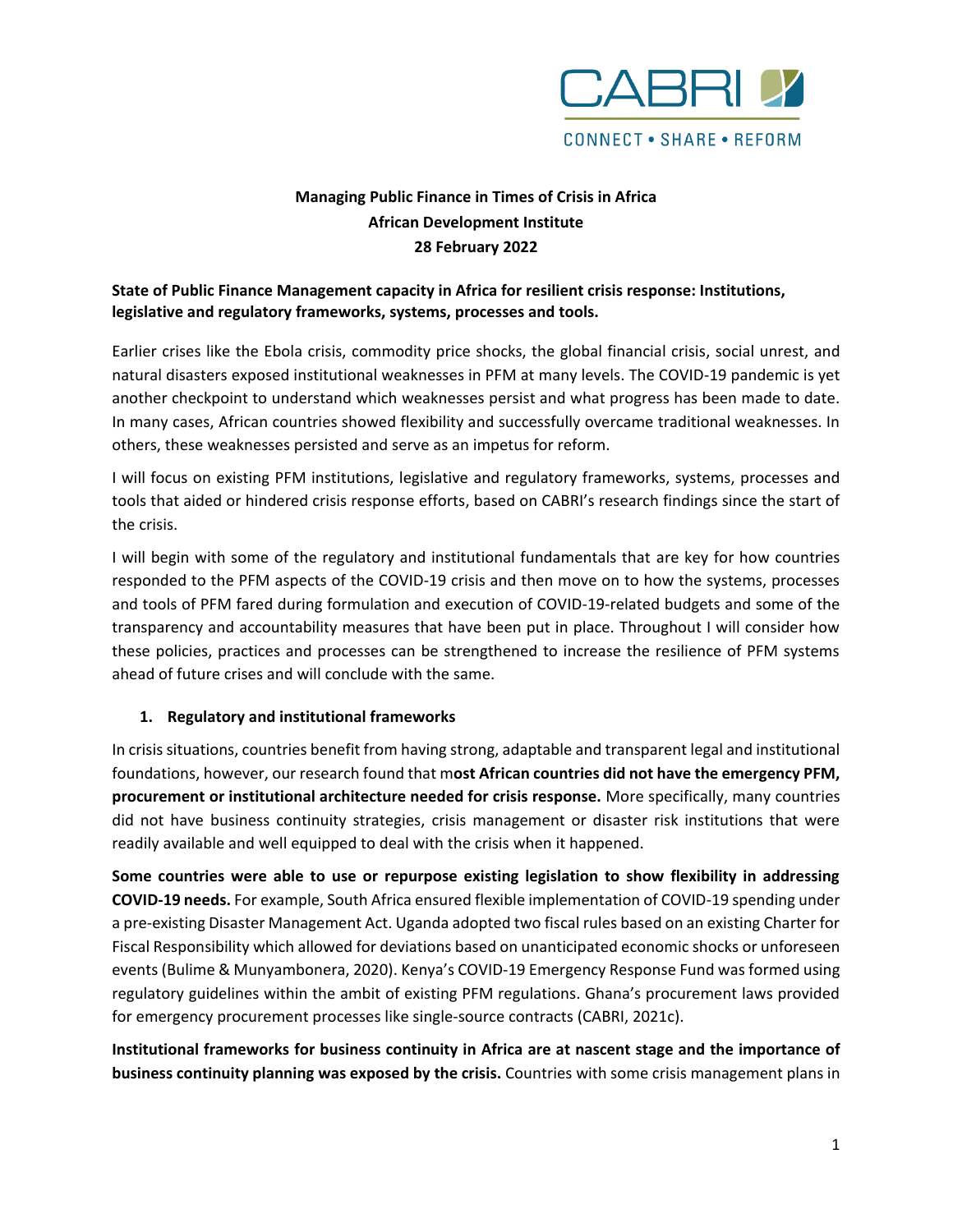

#### **CONNECT • SHARE • REFORM**

place to ensure business continuity found it easier to adapt, despite not having planned for the magnitude of the pandemic.

Strongly underpinning business continuity has been the **use of digital tools** – building on existing practices, introducing new practices, and most certainly changing the way we will work going forward. As we increasingly move to a more digital way of working, we should not neglect the lessons that we have learnt from the design and implementation of previous digital systems. These being, over-specification, lack of broad consultation to achieve buy-in, and the need for ongoing contract management.

### **2. Systems and processes used for reformulating budgets and reforecasting revenues**

**Several African countries do not budget for contingency situations**. Despite our countries being prone to natural and human-made disasters, contingency reserves are not a common feature, and where these are in place, they are often underfunded. A contingency reserve is an important tool for a government to intervene in crises, in that it allows for the timely allocation of additional resources to increase social transfers and other crisis-related expenditures.

The pandemic e**xpenditure needs were primarily attended to through virements, reprioritisation within existing budgets and supplementary budgets, as well as in some cases contingency funds.** The majority of countries increased their initial budget through supplementary budgets, despite reduced revenues, leading to larger fiscal deficits. The reallocation trends were overall similar across countries, with large reappropriations of funds towards the health sector, social protection schemes for both individuals and businesses, as well as tax relief for individuals and employers. However supplementary budgets and virements often lacked transparency due to a lack of publication of basic budget documents. Few countries published an exhaustive report of the budget movements related to COVID-19 cuts and reappropriation. The adopted supplementary budget law did not systematically allow for an easy comparison of appropriations between the original and the revised budgets. Parliamentary oversight and public consultation were minimal, below normal budget levels.

Emergency reallocations come with risks of misallocation and misalignments with policy objectives, but these can be mitigated by establishing solid tracking systems. Publishing an exhaustive, disaggregated list of budget revisions allows for ex-post analysis and review, both by audit bodies to assess the transparency of budget movements and by the Ministry of Finance and line ministries to assess the efficiency of the reallocation with regard to the quality-of-service delivery.

Lessons can be drawn from this experience to reinforce the role of the budget as a tool to respond to unexpected events. This can be done during the initial budget preparation process: (i) by anticipating risks with emergency reserves, flexible contingency funds and predefined "essential spending"; and (ii) if an emergency reallocation needs to occur, by establishing frameworks which allow for transparent decision making and good coordination between agents, maintaining a form of public and legislative scrutiny, producing enough information to enable efficient tracking of the funds, and yet offer sufficient flexibility to allow for a rapid intervention.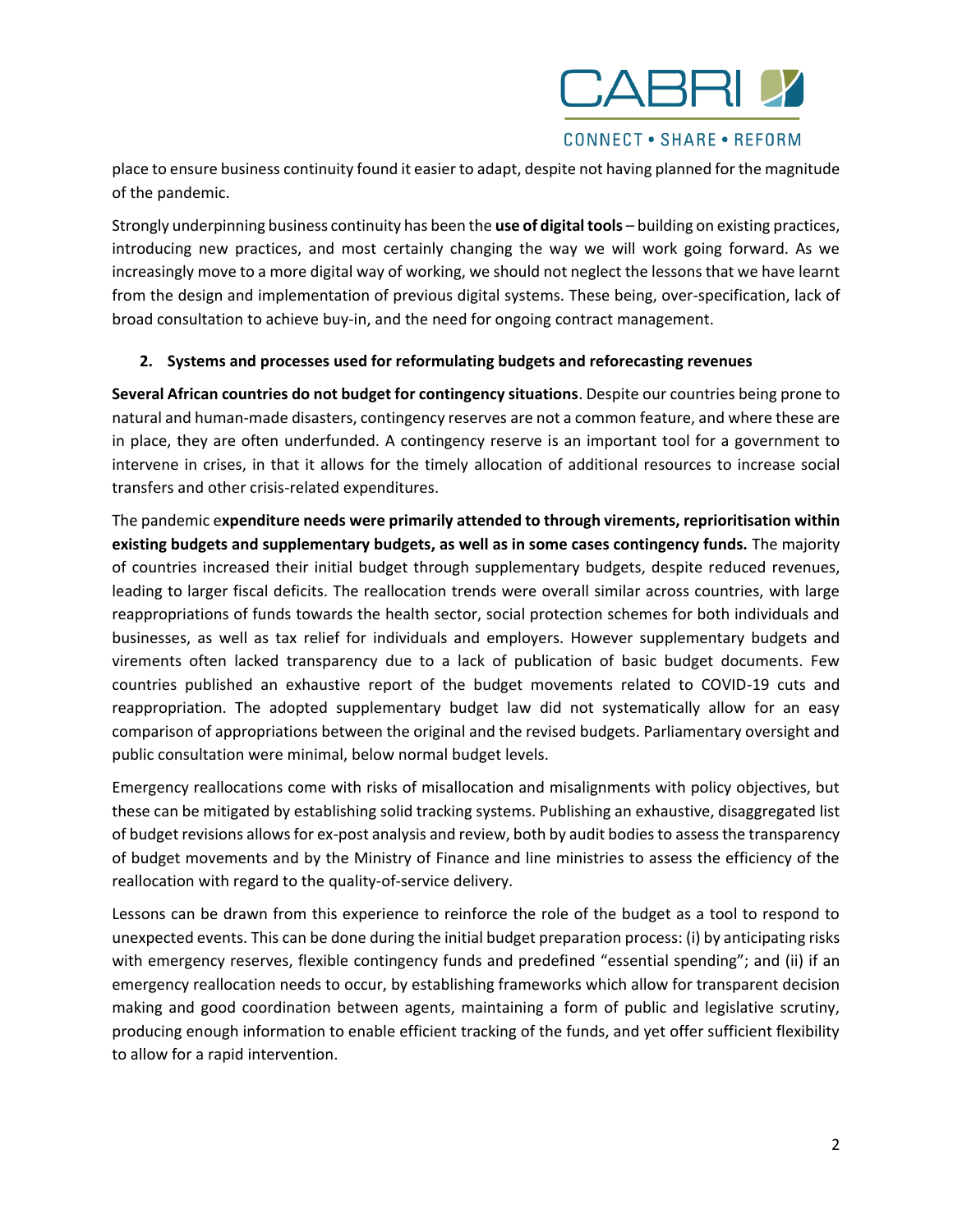

### **3. Systems, processes, and tools for uninterrupted budget execution**

### **3.1.Treasury and payment continuity**

The emergency nature of the pandemic necessitated **emergency disbursement and payment approvals.**  These included shifting from ex-ante to ex-post controls; cash advances to MDAs; and disbursing petty cash to MDA' operational bank accounts.

Ghana was able to expedite fund disbursement by introducing special teams to review and authorise expenditure. Ethiopia gave advance payments to service delivery units, streamlining payment management processes, and disbursing petty cash to line ministries' operational bank accounts. In Gabon, a public accountant was designated by the Ministry of Finance to facilitate disbursement of COVID-19 related health funds. Gambia adopted fast-track expenditure authorisation, changing expenditure controls from ex-ante to ex-post, and streamlining payment management processes (CABRI, 2021c).

**Many countries adapted fast to secure critical payments processes.** To ensure treasury continuity during the response, Rwanda digitised payment processes in which authorisations could be made electronically and sent to the Treasury for approval and payment at the Central Bank.

### **3.2. Cash management**

During the crisis it was necessary to **ensure adequate cash** was available to meet crisis needs and maintain efficient cash management. Our countries faced the triple challenge of finding liquidity to fund unforeseen COVID-19-related expenditure, forecasting evolving cash requirements, and recalibrating debt and revenue in the months following the onset of the pandemic. Some of the efforts to ensure adequate cash available to meet crisis needs and maintain efficient cash management, included:

- Adjusting borrowing programmes to provide bridging finance. Ethiopia and Nigeria adjusted borrowing plans to provide bridging finance, recalibrated cash buffer levels, placed measures to clear and prevent arrears, and introduced emergency meetings for cash management committees. Nigeria formed two new committees to improve communication between ministries of finance and MDAs. Gambia and Seychelles adopted emergency meetings for cash management committees to ensure liquidity and efficiency.
- Debt relief and emergency financing from organisations such as the World Bank and IMF somewhat offset liquidity issues for countries in the short term, especially to finance health response.
- Setting up dedicated COVID funds to speed up disbursement of cash and facilitate accountability. An example is Ghana, where private funds are collected through separate bank accounts, but are transferred to the national Coronavirus Alleviation Programme which is managed by the Treasury.

### **3.3.Procurement**

**Our governments do not appear to have extensive emergency procurement processes in place.** The African Union (AU) devised emergency procurement guidelines in 2018, using lessons from the Ebola outbreak. However, the specific procurement pressures introduced by the COVID-19 pandemic, such as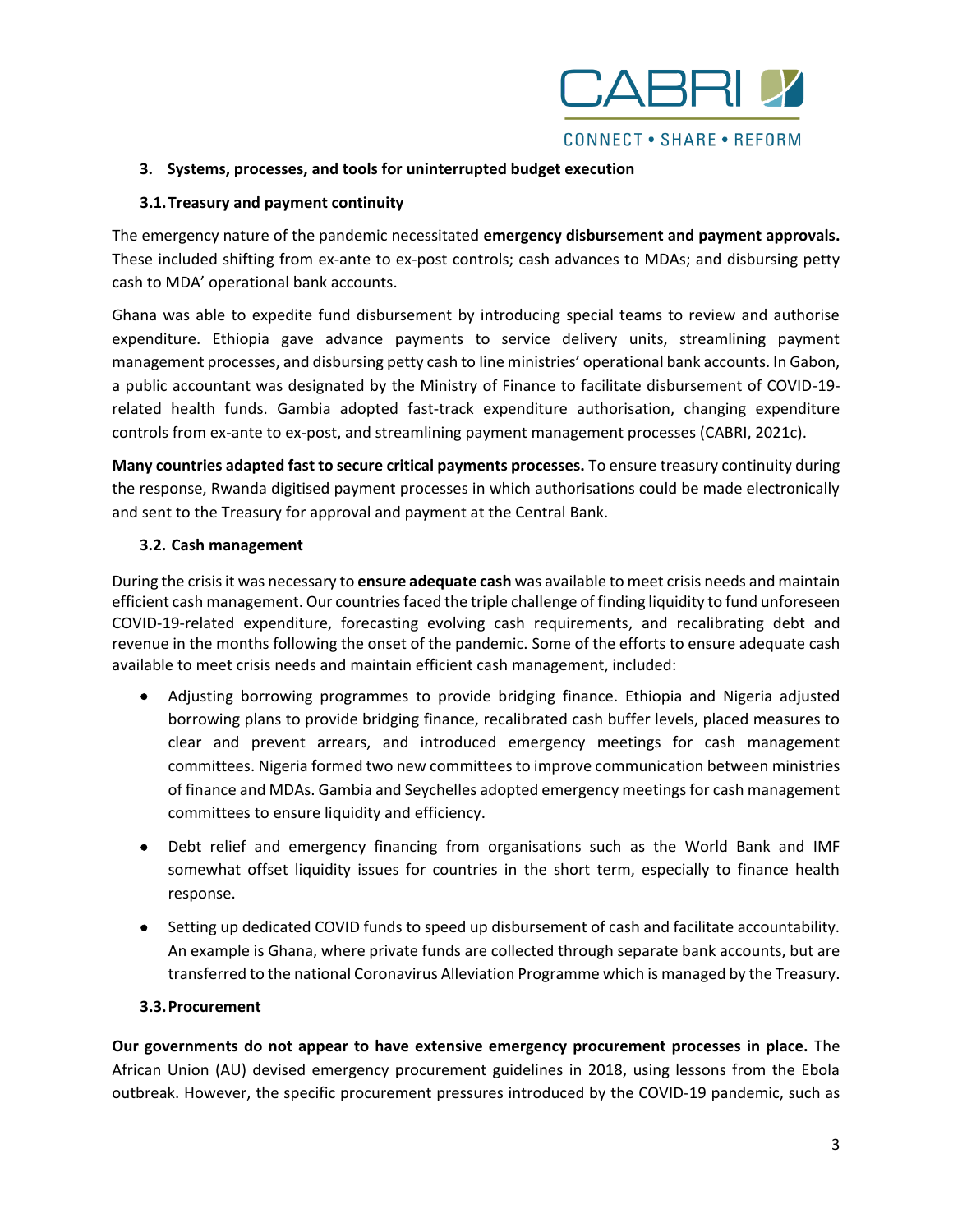

**CONNECT • SHARE • REFORM** 

increased competition, have further been complicated by high levels of uncertainty and a rapidly changing landscape (OECD, 2020).

Our governments have used the exceptions allowed in their existing public procurement legislations to purchase COVID-19 related goods and services. These emergency procurement processes came into operation right at the start of the crisis and included: (i) shorter bidding times; (ii) retroactive financing; (iii) advance and direct payments; and (iv) single-source, pooled, centralising and decentralising procurement. E-procurement assisted the crisis response, and where this wasn't adequately set up, continuity of the procurement process was gravely affected. This is due to the inability to conduct bids virtually and the cumbersome nature of the procurement process, arising from a procurement law aimed at stifling corruption.

### **4. Transparency and accountability**

Emergency expenditure and procurement processes and the scale of the crisis response necessitated enhanced transparency and accountability practices, including publishing COVID-19 procurement contracts; publishing names of companies awarded contracts; publishing beneficial ownership information of companies receiving contracts; validation of delivery of products and services; more frequent internal audits; specific COVID-19 external audits; and specific budget lines for COVID-19 reporting

Overarching issues of weak legislative oversight, coupled with extra-budgetary funding through newly created funds and ongoing hesitancy by development partners to use local systems will continue to weaken transparency and accountability. There must be renewed discussions on accounting for all funding flows in a country to ensure transparency and accountability. In this regard, the ongoing role of CSOs is crucial, especially in countries where the audit function is weak.

#### **5. Looking forward**

In order to build the resilience of PFM legal and regulatory frameworks, systems, processes and tools, we need to consider:

- Placing more emphasis on disaster risk financing and frameworks for disaster risk mitigation and business continuity
- Where PFM legislation and accompanying policies were found to be either unnecessarily cumbersome or there were gaps in roles and responsibilities, these need to be reviewed at a country level to ensure greater pragmatism and efficiency.
- Strengthening the role and capabilities of legislatures and SAIs and increasing the responsiveness of governments to public participation.
- Strengthening budget inputs and public finance capabilities of MDAs, even though we acknowledge that top-down budgeting may be required going forward.